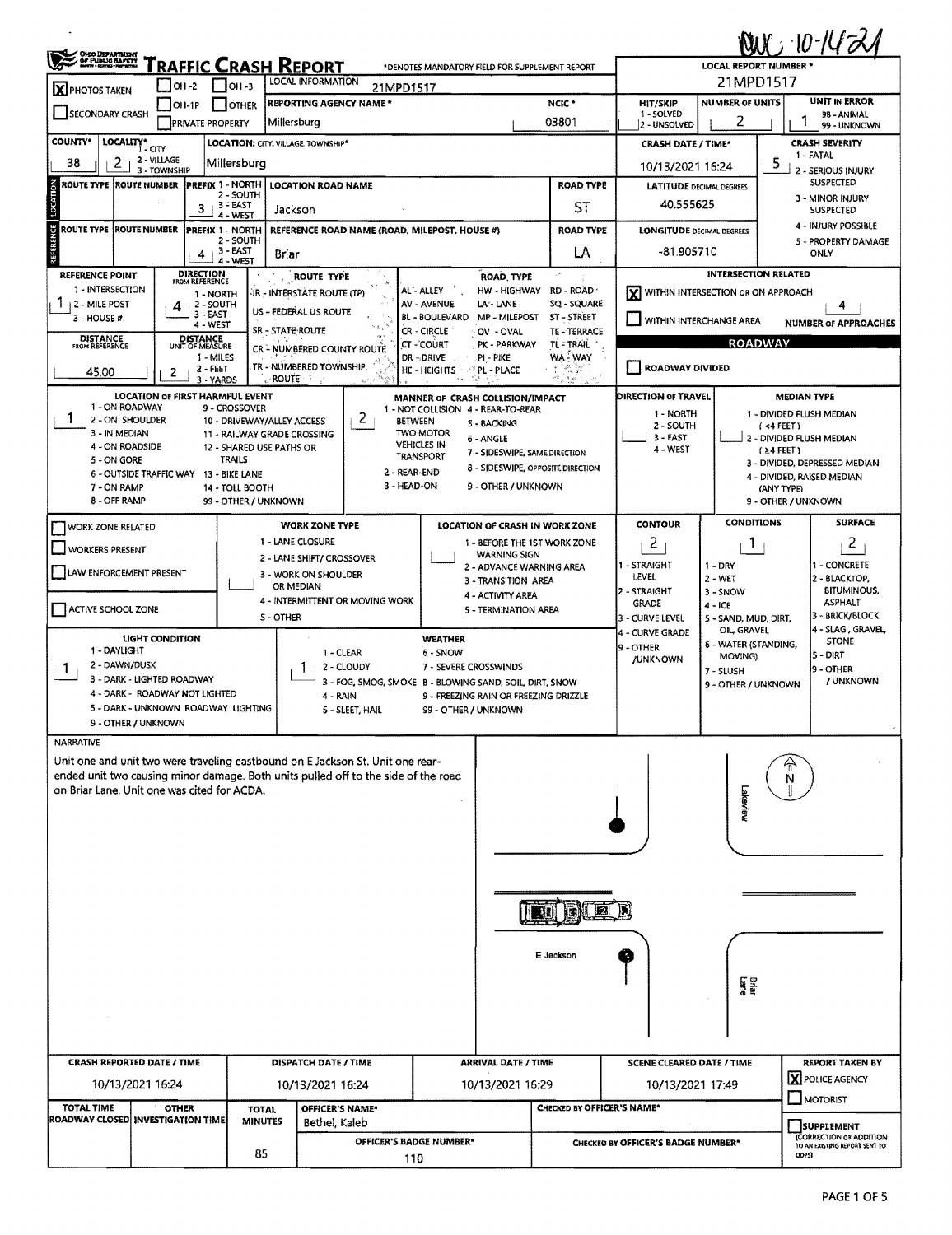|                                                                                                                            |                                                                                                                              |                                                                        | <b>LOCAL REPORT NUMBER</b>                                                 |                                             |                                                            |                                                      |                                                 |                                                                    |  |  |  |  |  |
|----------------------------------------------------------------------------------------------------------------------------|------------------------------------------------------------------------------------------------------------------------------|------------------------------------------------------------------------|----------------------------------------------------------------------------|---------------------------------------------|------------------------------------------------------------|------------------------------------------------------|-------------------------------------------------|--------------------------------------------------------------------|--|--|--|--|--|
|                                                                                                                            | <b>CHOO DEPARTMENT</b><br>OF PURLIC BAFETY                                                                                   |                                                                        |                                                                            |                                             |                                                            |                                                      |                                                 | 21MPD1517                                                          |  |  |  |  |  |
| <b>UNIT#</b>                                                                                                               | OWNER NAME: LAST, FIRST, MIDDLE (C) SAME AS DRIVER)                                                                          |                                                                        | DAMAGE                                                                     |                                             |                                                            |                                                      |                                                 |                                                                    |  |  |  |  |  |
|                                                                                                                            | WENGERD, MARY, J                                                                                                             |                                                                        |                                                                            |                                             | 330-317-4669                                               | OWNER PHONE:INCLUDE AREA CODE (E) SAME AS DRIVERY    | DAMAGE SCALE                                    |                                                                    |  |  |  |  |  |
| OWNER ADDRESS: STREET, CITY, STATE, ZIP ( C SAME AS DRIVER)<br>1 - NONE<br>3 - FUNCTIONAL DAMAGE<br>2.<br>2 - MINOR DAMAGE |                                                                                                                              |                                                                        |                                                                            |                                             |                                                            |                                                      |                                                 |                                                                    |  |  |  |  |  |
|                                                                                                                            | 8972 HARRISON RD, APPLE CREEK, OH, 44606                                                                                     |                                                                        |                                                                            |                                             |                                                            |                                                      | 4 - DISABLING DAMAGE                            |                                                                    |  |  |  |  |  |
|                                                                                                                            | <b>COMMERCIAL CARRIER: NAME ADDRESS, CITY, STATE ZIP</b>                                                                     |                                                                        |                                                                            | COMMERCIAL CARRIER PHONE: INCLUDE AREA CODE |                                                            |                                                      | 9 - UNKNOWN<br>DAMAGED AREA(S)                  |                                                                    |  |  |  |  |  |
|                                                                                                                            | LP STATE   LICENSE PLATE #                                                                                                   |                                                                        | <b>VEHICLE IDENTIFICATION #</b>                                            | <b>VEHICLE YEAR</b><br><b>VEHICLE MAKE</b>  |                                                            |                                                      |                                                 | INDICATE ALL THAT APPLY                                            |  |  |  |  |  |
| ΟН                                                                                                                         | <b>HZE3758</b>                                                                                                               |                                                                        | 1FMHK8D86BGA79319                                                          |                                             | 2011                                                       | FORD                                                 |                                                 |                                                                    |  |  |  |  |  |
| <b>X</b> INSURANCE                                                                                                         | <b>INSURANCE COMPANY</b>                                                                                                     |                                                                        | <b>INSURANCE POLICY #</b>                                                  |                                             | <b>COLOR</b>                                               | <b>VEHICLE MODEL</b>                                 |                                                 |                                                                    |  |  |  |  |  |
|                                                                                                                            | STATE FARM                                                                                                                   |                                                                        | C465187F1235C                                                              |                                             | <b>MVE</b>                                                 | <b>EXPLORER</b>                                      |                                                 |                                                                    |  |  |  |  |  |
| COMMERCIAL                                                                                                                 | <b>TYPE OF USE</b><br>GOVERNMENT                                                                                             | IN EMERGENCY                                                           | US DOT #                                                                   |                                             | TOWED BY: COMPANY NAME<br><b>BULLY DAWGS TOWING</b>        |                                                      |                                                 |                                                                    |  |  |  |  |  |
| <b>INTERLOCK</b>                                                                                                           |                                                                                                                              | <b>RESPONSE</b><br># OCCUPANTS                                         | VEHICLE WEIGHT GVWR/GCWR                                                   |                                             | <b>HAZARDOUS MATERIAL</b><br><b>IMATERIAL</b>              |                                                      |                                                 |                                                                    |  |  |  |  |  |
| DEVICE<br>'EQUIPPED                                                                                                        | <b>HIT/SKIP UNIT</b>                                                                                                         |                                                                        | $1 - 510K$ LBS.<br>2 - 10.001 - 26K LBS,                                   |                                             | <b>CLASS #</b><br>RELEASED                                 | PLACARD ID #                                         |                                                 |                                                                    |  |  |  |  |  |
|                                                                                                                            | 1 - PASSENGER CAR                                                                                                            | 6 - VAN (9-15 SEATS)                                                   | 3 - > 26K LBS.<br>12 - GOLF CART                                           |                                             | PLACARD<br>18 - LIMO (LIVERY VEHICLE)                      | 23 - PEDESTRIAN/SKATER                               |                                                 |                                                                    |  |  |  |  |  |
|                                                                                                                            | 2 - PASSENGER VAN                                                                                                            | 7 - MOTORCYCLE 2-WHEELED                                               | 13 - SNOWMOBILE                                                            |                                             | 19 - BUS (16+ PASSENGERS)                                  | 24 - WHEELCHAIR (ANY TYPE)                           |                                                 |                                                                    |  |  |  |  |  |
|                                                                                                                            | (MINIVAN)<br>UNIT TYPE 3 - SPORT UTILITY                                                                                     | 8 - MOTORCYCLE 3-WHEELED<br>9 - AUTOCYCLE                              | 14 - SINGLE UNIT<br>TRUCK                                                  | 20 - OTHER VEHICLE                          |                                                            | 25 - OTHER NON-MOTORIST<br>26 - BICYCLE              |                                                 |                                                                    |  |  |  |  |  |
|                                                                                                                            | VEHICLE<br>4 - PICK UP                                                                                                       | 10 - MOPED OR MOTORIZED<br><b>BICYCLE</b>                              | 15 - SEMI-TRACTOR<br>16 - FARM EQUIPMENT                                   | 21 - HEAVY EQUIPMENT                        | 22 - ANIMAL WITH RIDER OR                                  | 27 - TRAIN                                           |                                                 |                                                                    |  |  |  |  |  |
|                                                                                                                            | S - CARGO VAN                                                                                                                | 11 - ALL TERRAIN VEHICLE                                               | 17 - MOTORHOME                                                             |                                             | ANIMAL-DRAWN VEHICLE                                       | 99 - UNKNOWN OR HIT/SKIP                             |                                                 |                                                                    |  |  |  |  |  |
| ູ່ບ່                                                                                                                       | (ATV/UTV)<br># or TRAILING UNITS                                                                                             |                                                                        |                                                                            |                                             |                                                            |                                                      |                                                 | 12                                                                 |  |  |  |  |  |
| <b>IH3A</b>                                                                                                                | WAS VEHICLE OPERATING IN AUTONOMOUS                                                                                          |                                                                        | 0 - NO AUTOMATION                                                          |                                             | 3 - CONDITIONAL AUTOMATION 9 - UNKNOWN                     |                                                      | 12                                              | 12                                                                 |  |  |  |  |  |
|                                                                                                                            | MODE WHEN CRASH OCCURRED?                                                                                                    |                                                                        | 0<br>1 - DRIVER ASSISTANCE                                                 |                                             | 4 - HIGH AUTOMATION                                        |                                                      |                                                 |                                                                    |  |  |  |  |  |
| 2                                                                                                                          | 1 - YES 2 - NO 9 - OTHER / UNKNOWN                                                                                           |                                                                        | AUTONOMOUS 2 - PARTIAL AUTOMATION S - FULL AUTOMATION<br><b>MODE LEVEL</b> |                                             |                                                            |                                                      |                                                 | t0                                                                 |  |  |  |  |  |
|                                                                                                                            | 1 - NONE                                                                                                                     | 6 - BUS - CHARTER/TOUR                                                 | <b>11 - FIRE</b>                                                           | 16 - FARM                                   |                                                            | 21 - MAIL CARRIER                                    |                                                 |                                                                    |  |  |  |  |  |
|                                                                                                                            | $2 - TAXI$                                                                                                                   | 7 - 8US - INTERCITY                                                    | 12 - MILITARY                                                              |                                             | 17 - MOWING                                                | 99 - OTHER / UNKNOWN                                 |                                                 |                                                                    |  |  |  |  |  |
| <b>SPECIAL</b>                                                                                                             | 3 - ELECTRONIC RIDE<br><b>SHARING</b>                                                                                        | 8 - 8US - SHUTTLE<br>9 - BUS - OTHER                                   | 13 - POLICE<br>14 - PUBLIC UTILITY                                         |                                             | 18 - SNOW REMOVAL<br>19 - TOWING                           |                                                      |                                                 |                                                                    |  |  |  |  |  |
|                                                                                                                            | <b>FUNCTION 4 - SCHOOL TRANSPORT</b><br>S - BUS - TRANSIT/COMMUTER                                                           | 10 - AMBULANCE                                                         | 15 - CONSTRUCTION EQUIP.                                                   |                                             | 20 - SAFETY SERVICE<br>PATROL                              |                                                      |                                                 |                                                                    |  |  |  |  |  |
|                                                                                                                            | 1 - NO CARGO BODY TYPE                                                                                                       | 4 - LOGGING                                                            | 7 - GRAIN/CHIPS/GRAVEL                                                     | 11 - DUMP                                   |                                                            | 99 - OTHER / UNKNOWN                                 |                                                 |                                                                    |  |  |  |  |  |
| / NOT APPLICABLE<br>S - INTERMODAL<br>8 - POLE                                                                             |                                                                                                                              |                                                                        |                                                                            |                                             | 12 - CONCRETE MIXER                                        |                                                      |                                                 |                                                                    |  |  |  |  |  |
| CARGO<br><b>BODY</b>                                                                                                       | 2 - BUS<br>3 - VEHICLE TOWING                                                                                                | <b>CONTAINER CHASSIS</b><br>6 - CARGOVAN                               | 9 - CARGO TANK                                                             |                                             | 13 - AUTO TRANSPORTER<br>14 - GARBAGE/REFUSE               |                                                      |                                                 | 恭<br>Œ<br>91                                                       |  |  |  |  |  |
| <b>TYPE</b>                                                                                                                | ANOTHER MOTOR VEHICLE                                                                                                        | /ENCLOSED BOX                                                          | <b>10 - FLAT BED</b>                                                       |                                             |                                                            |                                                      |                                                 |                                                                    |  |  |  |  |  |
|                                                                                                                            | 1 - TURN SIGNALS<br>2 - HEAD LAMPS                                                                                           | 4 - BRAKES<br>S - STEERING                                             | 7 - WORN OR SLICK TIRES<br><b>8 - TRAILER EQUIPMENT</b>                    |                                             | 9 - MOTOR TROUBLE<br>10 - DISABLED FROM PRIOR              | 99 - OTHER / UNKNOWN                                 |                                                 |                                                                    |  |  |  |  |  |
| <b>VEHICLE</b><br><b>DEFECTS</b>                                                                                           | 3 - TAIL LAMPS                                                                                                               | <b>6 - TIRE BLOWOUT</b>                                                | DEFECTIVE                                                                  |                                             | <b>ACCIDENT</b>                                            |                                                      |                                                 |                                                                    |  |  |  |  |  |
|                                                                                                                            |                                                                                                                              |                                                                        |                                                                            |                                             |                                                            |                                                      | $\Box$ - NO DAMAGE [ 0 ]                        | L. UNDERCARRIAGE [ 14 ]                                            |  |  |  |  |  |
|                                                                                                                            | 1 - INTERSECTION -<br>4 - MIDBLOCK -<br>7 - SHOULDER/ROADSIDE<br>MARKED CROSSWALK<br>MARKED CROSSWALK<br><b>8 - SIDEWALK</b> |                                                                        |                                                                            |                                             | 10 - DRIVEWAY ACCESS<br>11 - SHARED USE PATHS<br>OR TRAILS | 99 - OTHER / UNKNOWN                                 | $\Box$ -TOP [ 13 ]<br>$\Box$ - ALL AREAS [ 15 ] |                                                                    |  |  |  |  |  |
| NON-<br><b>MOTORIST</b>                                                                                                    | 2 - INTERSECTION -<br><b>UNMARKED CROSSWALK</b>                                                                              | 5 - TRAVEL LANE -<br>9 - MEDIAN/CROSSING<br><b>OTHER LOCATION</b>      |                                                                            |                                             |                                                            |                                                      | I - UNIT NOT AT SCENE [ 16 ]                    |                                                                    |  |  |  |  |  |
| LOCATION                                                                                                                   | 3 - INTERSECTION - OTHER                                                                                                     | <b>6 - BICYCLE LANE</b>                                                | <b>ISLAND</b>                                                              |                                             | AT INCIDENT SCENE                                          |                                                      |                                                 |                                                                    |  |  |  |  |  |
|                                                                                                                            | 1 - NON-CONTACT<br>2 - NON-COLLISION                                                                                         | 1 - STRAIGHT AHEAD<br>2 - BACKING                                      | LEAVING TRAFFIC<br>LANE                                                    |                                             | 15 - WALKING, RUNNING,<br>JOGGING, PLAYING                 | <b>21 - STANDING OUTSIDE</b><br>DISABLED VEHICLE     | 0 - NO DAMAGE                                   | <b>INITIAL POINT OF CONTACT</b><br>14 - UNDERCARRIAGE              |  |  |  |  |  |
| 3                                                                                                                          | 3 - STRIKING                                                                                                                 | 3 - CHANGING LANES<br>4 - OVERTAKING/PASSING                           | 10 - PARKED<br>11 - SLOWING OR STOPPED                                     |                                             | 16 - WORKING<br>17 - PUSHING VEHICLE                       | 99 - OTHER / UNKNOWN                                 | 12.                                             | 1-12 - REFER TO UNIT 15 - VEHICLE NOT AT SCENE                     |  |  |  |  |  |
| <b>ACTION</b>                                                                                                              | 4 - STRUCK                                                                                                                   | PRE-CRASH 5 - MAKING RIGHT TURN<br><b>ACTIONS 6 - MAKING LEFT TURN</b> | IN TRAFFIC                                                                 |                                             | 18 - APPROACHING OR<br>LEAVING VEHICLE                     |                                                      | <b>DIAGRAM</b><br>99 - UNKNOWN                  |                                                                    |  |  |  |  |  |
|                                                                                                                            | 5 - BOTH STRIKING                                                                                                            | 7 - MAKING U-TURN                                                      | 12 - DRIVERLESS<br>13 - NEGOTIATING A CURVE                                |                                             | 19 - STANDING                                              |                                                      | $13 - TOP$                                      |                                                                    |  |  |  |  |  |
|                                                                                                                            | & STRUCK<br>9 - OTHER / UNKNOWN                                                                                              | 8 - ENTERING TRAFFIC<br>LANE                                           | 14 - ENTERING OR CROSSING 20 - OTHER NON-MOTORIST<br>SPECIFIED LOCATION    |                                             |                                                            |                                                      |                                                 | TRAFFIC                                                            |  |  |  |  |  |
|                                                                                                                            | 1 - NONE                                                                                                                     |                                                                        | 8 - FOLLOWING TOO CLOSE 13 - IMPROPER START FROM                           |                                             | 18 - OPERATING DEFECTIVE<br><b>EQUIPMENT</b>               | 23 - OPENING DOOR INTO<br><b>ROADWAY</b>             | <b>TRAFFICWAY FLOW</b>                          | <b>TRAFFIC CONTROL</b>                                             |  |  |  |  |  |
|                                                                                                                            | 2 - FAILURE TO YIELD<br>3 - RAN RED UGHT                                                                                     | /ACDA<br>9 - IMPROPER LANE                                             | A PARKED POSITION<br>14 - STOPPED OR PARKED                                |                                             | 19 - LOAD SHIFTING                                         | 99 - OTHER IMPROPER                                  | 1 - ONE-WAY<br>2 - TWO WAY                      | 1 - ROUNDABOUT 4 - STOP SIGN                                       |  |  |  |  |  |
| 8                                                                                                                          | 4 - RAN STOP SIGN<br><b>S - UNSAFE SPEED</b>                                                                                 | CHANGE<br>10 - IMPROPER PASSING                                        | <b>ILLEGALLY</b><br>1S - SWERVING TO AVOID                                 |                                             | /FALLING/SPILLING<br>20 - IMPROPER CROSSING                | <b>ACTION</b>                                        | 2                                               | 2 - SIGNAL<br>5 - YIELD SIGN<br>b<br>3 - FLASHER<br>6 - NO CONTROL |  |  |  |  |  |
|                                                                                                                            | CONTRIBUTING 6 - IMPROPER TURN<br>CIRCUMSTANCES 7 - LEFT OF CENTER                                                           | 11 - DROVE OFF ROAD<br>12 - IMPROPER BACKING                           | 16 - WRONG WAY<br>17 - VISION OBSTRUCTION                                  |                                             | 21 - LYING IN ROADWAY<br>22 - NOT DISCERNIBLE              |                                                      | # OF THROUGH LANES                              | <b>RAIL GRADE CROSSING</b>                                         |  |  |  |  |  |
|                                                                                                                            |                                                                                                                              |                                                                        |                                                                            |                                             |                                                            |                                                      | ON ROAD                                         | 1 - NOT INVLOVED                                                   |  |  |  |  |  |
|                                                                                                                            | SEOUENCE OF EVENTS                                                                                                           |                                                                        | <b>EVENTS</b>                                                              |                                             |                                                            |                                                      | 2                                               | 2 - INVOLVED-ACTIVE CROSSING                                       |  |  |  |  |  |
| 20                                                                                                                         | 1 - OVERTURN/ROLLOVER                                                                                                        | 7 - SEPARATION OF UNITS                                                | 12 - DOWNHILL RUNAWAY                                                      |                                             | 19 - ANIMAL -OTHER                                         | 23 - STRUCK BY FALLING,                              |                                                 | 3 - INVOLVED-PASSIVE CROSSING                                      |  |  |  |  |  |
|                                                                                                                            | 2 - FIRE/EXPLOSION<br>3 - IMMERSION                                                                                          | 8 - RAN OFF ROAD RIGHT<br>9 - RAN OFF ROAD LEFT                        | 13 - OTHER NON-COLLISION 20 - MOTOR VEHICLE IN<br>14 - PEDESTRIAN          |                                             | <b>TRANSPORT</b>                                           | SHIFTING CARGO OR<br>ANYTHING SET IN                 |                                                 | UNIT / NON-MOTORIST DIRECTION                                      |  |  |  |  |  |
|                                                                                                                            | 4 - JACKKNIFE<br>S - CARGO / EQUIPMENT                                                                                       | 10 - CROSS MEDIAN<br>11 - CROSS CENTERLINE -                           | 15 - PEDALCYCLE<br><b>16 - RAILWAY VEHICLE</b>                             |                                             | 21 - PARKED MOTOR<br><b>AEHICLE</b>                        | MOTION BY A MOTOR<br>VEHICLE                         |                                                 | 1 - NORTH<br>S - NORTHEAST<br>6 - NORTHWEST<br>2 - SOUTH           |  |  |  |  |  |
|                                                                                                                            | LOSS OR SHIFT                                                                                                                | OPPOSITE DIRECTION<br>OF TRAVEL                                        | 17 - ANIMAL - FARM                                                         |                                             | 22 - WORK ZONE                                             | 24 - OTHER MOVABLE<br>OBJECT                         |                                                 | $3 -$ EAST<br>7 - SOUTHEAST                                        |  |  |  |  |  |
|                                                                                                                            | <b>6 - EQUIPMENT FAILURE</b>                                                                                                 |                                                                        | 18 - ANIMAL - DEER                                                         |                                             | MAINTENANCE<br>EQUIPMENT                                   |                                                      | <b>FROM</b><br>m                                | -3<br>4 - WEST<br><b>8 - SOUTHWEST</b><br>9 - OTHER / UNKNOWN      |  |  |  |  |  |
|                                                                                                                            | 25 - IMPACT ATTENUATOR                                                                                                       | 31 - GUARDRAIL END                                                     | COLLISION WITH FIXED OBJECT. - STRUCK<br>38 - OVERHEAD SIGN POST           |                                             | 45 - EMBANKMENT                                            | <b>num corrindiamicamica</b><br><b>S2 - BUILDING</b> |                                                 |                                                                    |  |  |  |  |  |
|                                                                                                                            | / CRASH CUSHION<br>26 - BRIDGE OVERHEAD                                                                                      | 32 - PORTABLE BARRIER<br>33 - MEDIAN CABLE BARRIER                     | 39 - LIGHT / LUMINARIES<br><b>SUPPORT</b>                                  | 46 - FENCE                                  | 47 - MAILBOX                                               | 53 - TUNNEL<br>54 - OTHER FIXED                      | UNIT SPEED                                      | DETECTED SPEED                                                     |  |  |  |  |  |
|                                                                                                                            | <b>STRUCTURE</b><br>27 - BRIDGE PIER OR                                                                                      | 34 - MEDIAN GUARDRAIL<br><b>BARRIER</b>                                | 40 - UTILITY POLE<br>41 - OTHER POST, POLE                                 | 48 - TREE                                   | 49 - FIRE HYDRANT                                          | <b>OBJECT</b><br>99 - OTHER / UNKNOWN                | 20                                              | 1 - STATED / ESTIMATED SPEED                                       |  |  |  |  |  |
|                                                                                                                            | ABUTMENT                                                                                                                     | 35 - MEDIAN CONCRETE                                                   | OR SUPPORT                                                                 |                                             | 50 - WORK ZONE<br>MAINTENANCE                              |                                                      |                                                 |                                                                    |  |  |  |  |  |
|                                                                                                                            | 28 - BRIDGE PARAPET<br>29 - BRIDGE RAIL                                                                                      | <b>BARRIER</b>                                                         | 42 - CULVERT<br>36 - MEDIAN OTHER BARRIER 43 - CURB<br>44 - DITCH          | S1 - WALL                                   | <b>EQUIPMENT</b>                                           |                                                      | POSTED SPEED                                    | 2 - CALCULATED / EDR                                               |  |  |  |  |  |
|                                                                                                                            | 30 - GUARDRAIL FACE                                                                                                          | 37 - TRAFFIC SIGN POST                                                 |                                                                            |                                             | 3 - UNDETERMINED                                           |                                                      |                                                 |                                                                    |  |  |  |  |  |
|                                                                                                                            | FIRST HARMFUL EVENT                                                                                                          |                                                                        | <b>MOST HARMFUL EVENT</b>                                                  |                                             |                                                            |                                                      | 35                                              |                                                                    |  |  |  |  |  |

 $\sim 10^{-1}$ 

 $\sim$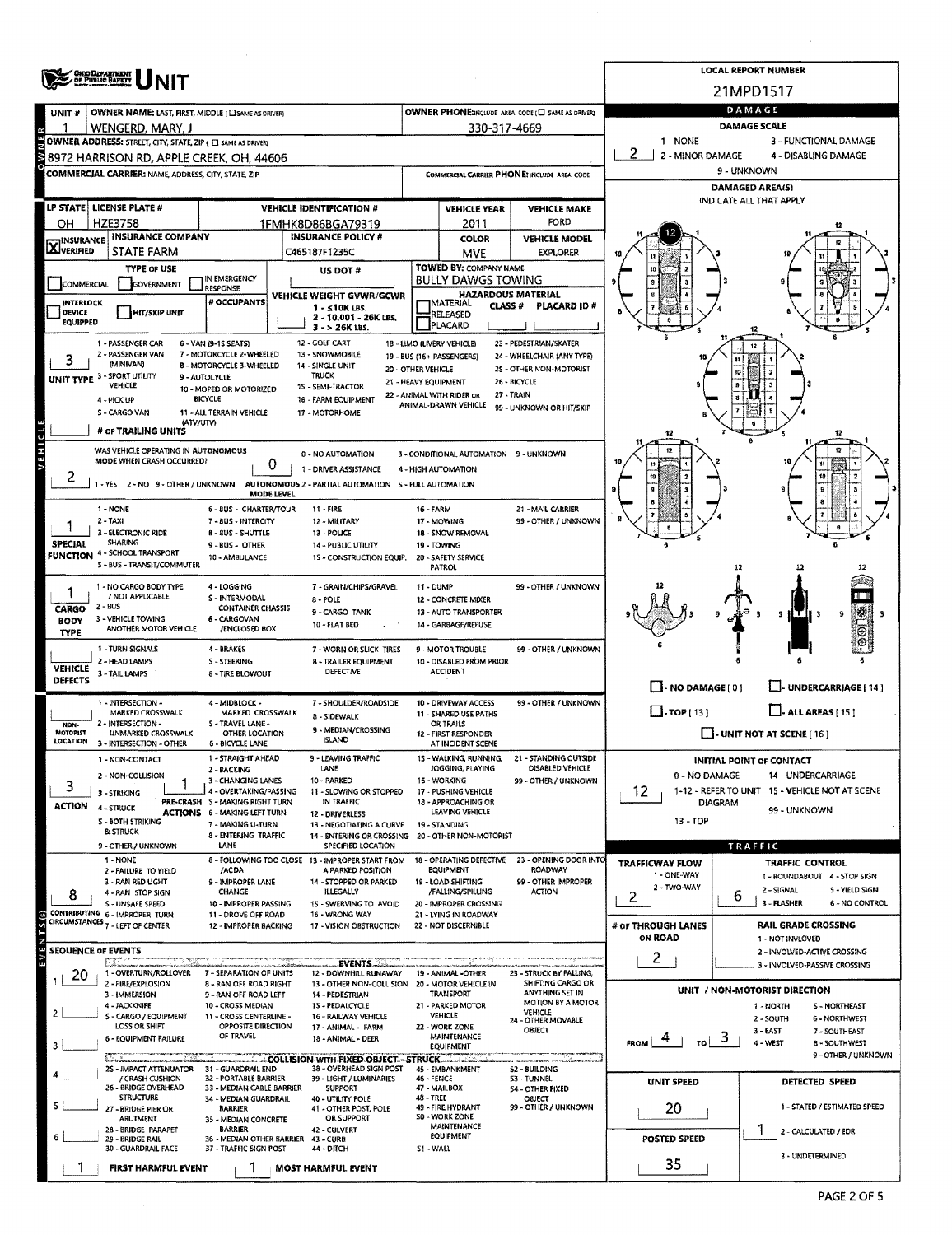|                                                                                                                                                                                                   | <b>OHOO DEPARTMENT</b>                                           |                                                             | <b>LOCAL REPORT NUMBER</b>                                                               |                                            |                                                         |                                          |                                              |                                                                |  |  |  |  |  |
|---------------------------------------------------------------------------------------------------------------------------------------------------------------------------------------------------|------------------------------------------------------------------|-------------------------------------------------------------|------------------------------------------------------------------------------------------|--------------------------------------------|---------------------------------------------------------|------------------------------------------|----------------------------------------------|----------------------------------------------------------------|--|--|--|--|--|
|                                                                                                                                                                                                   |                                                                  |                                                             | 21MPD1517                                                                                |                                            |                                                         |                                          |                                              |                                                                |  |  |  |  |  |
| UNIT#                                                                                                                                                                                             | <b>OWNER NAME: LAST, FIRST, MIDDLE (EI SAME AS DRIVER)</b>       |                                                             | DAMAGE                                                                                   |                                            |                                                         |                                          |                                              |                                                                |  |  |  |  |  |
|                                                                                                                                                                                                   | KLINE, TYLER, M                                                  |                                                             | 330-417-7402                                                                             | DAMAGE SCALE                               |                                                         |                                          |                                              |                                                                |  |  |  |  |  |
| <b>COWNER ADDRESS:</b> STREET, CITY, STATE, ZIP ( C SAME AS DRIVER)<br>1 - NONE<br>3 - FUNCTIONAL DAMAGE<br>2<br>2 - MINOR DAMAGE<br>4 - DISABLING DAMAGE<br>42 SPRING RD, MILLERSBURG, OH. 44654 |                                                                  |                                                             |                                                                                          |                                            |                                                         |                                          |                                              |                                                                |  |  |  |  |  |
|                                                                                                                                                                                                   | <b>COMMERCIAL CARRIER: NAME ADDRESS, CITY, STATE, ZIP</b>        |                                                             | COMMERCIAL CARRIER PHONE; INCLUDE AREA CODE                                              | 9 - UNKNOWN                                |                                                         |                                          |                                              |                                                                |  |  |  |  |  |
|                                                                                                                                                                                                   |                                                                  |                                                             |                                                                                          | <b>DAMAGED AREA(S)</b>                     |                                                         |                                          |                                              |                                                                |  |  |  |  |  |
|                                                                                                                                                                                                   | LP STATE LICENSE PLATE #                                         |                                                             | <b>VEHICLE IDENTIFICATION #</b>                                                          |                                            | <b>VEHICLE YEAR</b>                                     | <b>VEHICLE MAKE</b>                      | INDICATE ALL THAT APPLY                      |                                                                |  |  |  |  |  |
| он                                                                                                                                                                                                | JBZ6320                                                          |                                                             | WAUFFAFLXCA113059                                                                        |                                            | 2012                                                    | <b>AUDI</b>                              |                                              |                                                                |  |  |  |  |  |
| <b>X</b> INSURANCE                                                                                                                                                                                | <b>INSURANCE COMPANY</b><br>SONNENBERG MUTUAL                    |                                                             | <b>INSURANCE POLICY #</b><br>SSV 3401841336-5                                            |                                            | COLOR                                                   | <b>VEHICLE MODEL</b>                     |                                              |                                                                |  |  |  |  |  |
|                                                                                                                                                                                                   | <b>TYPE OF USE</b>                                               |                                                             | US DOT #                                                                                 |                                            | <b>WHI</b><br><b>TOWED BY: COMPANY NAME</b>             | A4                                       |                                              |                                                                |  |  |  |  |  |
| COMMERCIAL                                                                                                                                                                                        | <b>GOVERNMENT</b>                                                | IN EMERGENCY<br><b>RESPONSE</b>                             |                                                                                          |                                            | <b>BULLY DAWGS TOWING</b>                               |                                          |                                              |                                                                |  |  |  |  |  |
| INTERLOCK                                                                                                                                                                                         |                                                                  | # OCCUPANTS                                                 | VEHICLE WEIGHT GVWR/GCWR<br>$1 - 510K$ LBS.                                              |                                            | <b>HAZARDOUS MATERIAL</b><br><b>IMATERIAL</b><br>CLASS# | PLACARD ID#                              |                                              |                                                                |  |  |  |  |  |
| <b>DEVICE</b><br>EQUIPPED                                                                                                                                                                         | <b>HIT/SKIP UNIT</b>                                             |                                                             | 2 - 10.001 - 26K LBS.<br>- > 26K LBS.<br>з                                               |                                            | RELEASED<br>PLACARD                                     |                                          |                                              |                                                                |  |  |  |  |  |
|                                                                                                                                                                                                   | 1 - PASSENGER CAR                                                | 6 - VAN (9-15 SEATS)                                        | 12 - GOLF CART                                                                           |                                            | 18 - LIMO (LIVERY VEHICLE)                              | 23 - PEDESTRIAN/SKATER                   |                                              |                                                                |  |  |  |  |  |
|                                                                                                                                                                                                   | 2 - PASSENGER VAN<br>(MINIVAN)                                   | 7 - MOTORCYCLE 2-WHEELED<br><b>B - MOTORCYCLE 3-WHEELED</b> | 13 - SNOWMOBILE<br>14 - SINGLE UNIT                                                      |                                            | 19 - BUS (16+ PASSENGERS)                               | 24 - WHEELCHAIR (ANY TYPE)               |                                              |                                                                |  |  |  |  |  |
|                                                                                                                                                                                                   | UNIT TYPE 3 - SPORT UTILITY<br><b>VEHICLE</b>                    | 9 - AUTOCYCLE                                               | <b>TRUCK</b><br><b>15 - SEMI-TRACTOR</b>                                                 | 20 - OTHER VEHICLE<br>21 - HEAVY EQUIPMENT |                                                         | 25 - OTHER NON-MOTORIST<br>26 - BICYCLE  |                                              |                                                                |  |  |  |  |  |
|                                                                                                                                                                                                   | 4 - PICK UP                                                      | 10 - MOPED OR MOTORIZED<br>BICYCLE                          | 16 - FARM EQUIPMENT                                                                      |                                            | 22 - ANIMAL WITH RIDER OR<br>ANIMAL-DRAWN VEHICLE       | 27 - TRAIN                               |                                              |                                                                |  |  |  |  |  |
|                                                                                                                                                                                                   | <b>S-CARGO VAN</b><br>(ATV/UTV)                                  | 11 - ALL TERRAIN VEHICLE                                    | 17 - MOTORHOME                                                                           |                                            |                                                         | 99 - UNKNOWN OR HIT/SKIP                 |                                              |                                                                |  |  |  |  |  |
|                                                                                                                                                                                                   | # OF TRAILING UNITS                                              |                                                             |                                                                                          |                                            |                                                         |                                          |                                              |                                                                |  |  |  |  |  |
| VEHICL                                                                                                                                                                                            | WAS VEHICLE OPERATING IN AUTONOMOUS<br>MODE WHEN CRASH OCCURRED? |                                                             | 0 - NO AUTOMATION                                                                        |                                            | 3 - CONDITIONAL AUTOMATION 9 - UNKNOWN                  |                                          |                                              |                                                                |  |  |  |  |  |
| 2                                                                                                                                                                                                 |                                                                  | 0                                                           | 1 - DRIVER ASSISTANCE                                                                    |                                            | 4 - HIGH AUTOMATION                                     |                                          |                                              |                                                                |  |  |  |  |  |
|                                                                                                                                                                                                   |                                                                  | MODE LEVEL                                                  | 1 - YES 2 - NO 9 - OTHER / UNKNOWN AUTONOMOUS 2 - PARTIAL AUTOMATION S - FULL AUTOMATION |                                            |                                                         |                                          |                                              |                                                                |  |  |  |  |  |
|                                                                                                                                                                                                   | 1 - NONE                                                         | 6 - BUS - CHARTER/TOUR                                      | 11 - FIRE                                                                                | 16 - FARM                                  |                                                         | 21 - MAIL CARRIER                        |                                              |                                                                |  |  |  |  |  |
|                                                                                                                                                                                                   | $2 - TAXI$<br>3 - ELECTRONIC RIDE                                | 7 - BUS - INTERCITY<br><b>8 - BUS - SHUTTLE</b>             | 12 - MILITARY<br>13 - POLICE                                                             |                                            | 17 - MOWING<br>18 - SNOW REMOVAL                        | 99 - OTHER / UNKNOWN                     |                                              |                                                                |  |  |  |  |  |
| <b>SPECIAL</b>                                                                                                                                                                                    | <b>SHARING</b><br>FUNCTION 4 - SCHOOL TRANSPORT                  | 9 BUS - OTHER                                               | 14 - PUBLIC UTILITY                                                                      |                                            | 19 - TOWING                                             |                                          |                                              |                                                                |  |  |  |  |  |
|                                                                                                                                                                                                   | S - BUS - TRANSIT/COMMUTER                                       | 10 - AMBULANCE                                              | 15 - CONSTRUCTION EQUIP.                                                                 |                                            | 20 - SAFETY SERVICE<br>PATROL                           |                                          |                                              | 12<br>12                                                       |  |  |  |  |  |
|                                                                                                                                                                                                   | 1 - NO CARGO BODY TYPE                                           | 4 - LOGGING                                                 | 7 - GRAIN/CHIPS/GRAVEL                                                                   | 11 - DUMP                                  |                                                         | 99 - OTHER / UNKNOWN                     |                                              |                                                                |  |  |  |  |  |
| CARGO                                                                                                                                                                                             | / NOT APPLICABLE<br>$2 - BUS$                                    | 5 - INTERMODAL<br><b>CONTAINER CHASSIS</b>                  | 8 POLE<br>9 - CARGO TANK                                                                 |                                            | 12 - CONCRETE MIXER<br>13 - AUTO TRANSPORTER            |                                          |                                              |                                                                |  |  |  |  |  |
| <b>BODY</b>                                                                                                                                                                                       | 3 - VEHICLE TOWING<br>ANOTHER MOTOR VEHICLE                      | 6 - CARGOVAN<br>/ENCLOSED BOX                               | 10 - FLAT BED                                                                            |                                            | 14 - GARBAGE/REFUSE                                     |                                          |                                              | 粥<br>9<br>9<br>⊛                                               |  |  |  |  |  |
| <b>TYPE</b>                                                                                                                                                                                       | 1 - TURN SIGNALS                                                 | 4 - BRAKES                                                  | 7 - WORN OR SLICK TIRES                                                                  |                                            | <b>9 - MOTOR TROUBLE</b>                                | 99 - OTHER / UNKNOWN                     |                                              | Θ                                                              |  |  |  |  |  |
| <b>VEHICLE</b>                                                                                                                                                                                    | 2 - HEAD LAMPS                                                   | <b>5 - STEERING</b>                                         | <b>8 - TRAILER EQUIPMENT</b>                                                             |                                            | 10 - DISABLED FROM PRIOR                                |                                          |                                              |                                                                |  |  |  |  |  |
| <b>DEFECTS</b>                                                                                                                                                                                    | 3 - TAIL LAMPS                                                   | <b>6 - TIRE BLOWOUT</b>                                     | <b>DEFECTIVE</b>                                                                         |                                            | <b>ACCIDENT</b>                                         |                                          | $\Box$ - NO DAMAGE [ 0 ]                     | L. UNDERCARRIAGE [ 14 ]                                        |  |  |  |  |  |
|                                                                                                                                                                                                   | 1 - INTERSECTION -                                               | 4 - MIDBLOCK -                                              | 7 - SHOULDER/ROADSIDE                                                                    |                                            | 10 - DRIVEWAY ACCESS                                    | 99 - OTHER / UNKNOWN                     |                                              |                                                                |  |  |  |  |  |
| NoN-                                                                                                                                                                                              | MARKED CROSSWALK<br>2 - INTERSECTION -                           | MARKED CROSSWALK<br>S - TRAVEL LANE -                       | 8 - SIDEWALK                                                                             | 11 - SHARED USE PATHS<br>OR TRAILS         |                                                         |                                          | $\Box$ -TOP(13)<br>$\Box$ - ALL AREAS [ 15 ] |                                                                |  |  |  |  |  |
| MOTORIST<br><b>LOCATION</b>                                                                                                                                                                       | <b>UNMARKED CROSSWALK</b><br>3 - INTERSECTION - OTHER            | OTHER LOCATION<br>6 - BICYCLE LANE                          | 9 - MEDIAN/CROSSING<br><b>ISLAND</b>                                                     |                                            | 12 - FIRST RESPONDER<br>AT INCIDENT SCENE               |                                          |                                              | $\Box$ - UNIT NOT AT SCENE [ 16 ]                              |  |  |  |  |  |
|                                                                                                                                                                                                   | 1 - NON-CONTACT                                                  | 1 - STRAIGHT AHEAD                                          | 9 - LEAVING TRAFFIC                                                                      |                                            | 15 - WALKING, RUNNING,                                  | 21 - STANDING OUTSIDE                    |                                              | <b>INITIAL POINT OF CONTACT</b>                                |  |  |  |  |  |
|                                                                                                                                                                                                   | 2 NON-COLLISION                                                  | 2 - BACKING<br>3 - CHANGING LANES                           | LANE<br>10 - PARKED                                                                      |                                            | JOGGING, PLAYING<br>16 - WORKING                        | DISABLED VEHICLE<br>99 - OTHER / UNKNOWN | 0 - NO DAMAGE                                | 14 - UNDERCARRIAGE                                             |  |  |  |  |  |
| 4                                                                                                                                                                                                 | 3 - STRIKING                                                     | 4 - OVERTAKING/PASSING<br>PRE-CRASH S - MAKING RIGHT TURN   | 11 - SLOWING OR STOPPED<br>IN TRAFFIC                                                    |                                            | 17 - PUSHING VEHICLE<br>18 - APPROACHING OR             |                                          | 6<br><b>DIAGRAM</b>                          | 1-12 - REFER TO UNIT 15 - VEHICLE NOT AT SCENE                 |  |  |  |  |  |
| <b>ACTION</b>                                                                                                                                                                                     | 4 - STRUCK<br><b>S-80TH STRIKING</b>                             | <b>ACTIONS 6 - MAKING LEFT TURN</b>                         | 12 - DRIVERLESS                                                                          |                                            | LEAVING VEHICLE                                         |                                          | 13 - TOP                                     | 99 - UNKNOWN                                                   |  |  |  |  |  |
|                                                                                                                                                                                                   | & STRUCK                                                         | 7 - MAKING U-TURN<br><b>B-ENTERING TRAFFIC</b>              | 13 - NEGOTIATING A CURVE<br>14 - ENTERING OR CROSSING 20 - OTHER NON-MOTORIST            |                                            | 19 - STANDING                                           |                                          |                                              |                                                                |  |  |  |  |  |
|                                                                                                                                                                                                   | 9 - OTHER / UNKNOWN<br>1 - NONE                                  | LANE                                                        | SPECIFIED LOCATION                                                                       |                                            |                                                         | 23 - OPENING DOOR INTO                   |                                              | TRAFFIC                                                        |  |  |  |  |  |
|                                                                                                                                                                                                   | 2 - FAILURE TO YIELD                                             | /ACDA                                                       | 8 - FOLLOWING TOO CLOSE 13 - IMPROPER START FROM<br>A PARKED POSITION                    |                                            | 18 - OPERATING DEFECTIVE<br><b>EQUIPMENT</b>            | ROADWAY                                  | <b>TRAFFICWAY FLOW</b><br>1 - ONE-WAY        | TRAFFIC CONTROL<br>1 - ROUNDABOUT 4 - STOP SIGN                |  |  |  |  |  |
|                                                                                                                                                                                                   | 3 - RAN RED LIGHT<br>4 - RAN STOP SIGN                           | 9 - IMPROPER LANE<br>CHANGE                                 | 14 - STOPPED OR PARKED<br>ILLEGALLY                                                      |                                            | 19 - LOAD SHIFTING<br>/FALLING/SPILLING                 | 99 - OTHER IMPROPER<br><b>ACTION</b>     | 2 - TWO-WAY                                  | 2 - SIGNAL<br>S - YIELD SIGN<br>6                              |  |  |  |  |  |
|                                                                                                                                                                                                   | S - UNSAFE SPEED<br>CONTRIBUTING 6 - IMPROPER TURN               | 10 - IMPROPER PASSING<br>11 - DROVE OFF ROAD                | 15 - SWERVING TO AVOID<br>16 - WRONG WAY                                                 |                                            | 20 - IMPROPER CROSSING<br>21 - LYING IN ROADWAY         |                                          | 2                                            | 3 - FLASHER<br><b>6 - NO CONTROL</b>                           |  |  |  |  |  |
| EVENTS(s)                                                                                                                                                                                         | CIRCUMSTANCES 7 - LEFT OF CENTER                                 | 12 - IMPROPER BACKING                                       | <b>17 - VISION OBSTRUCTION</b>                                                           |                                            | 22 - NOT DISCERNIBLE                                    |                                          | # OF THROUGH LANES                           | <b>RAIL GRADE CROSSING</b>                                     |  |  |  |  |  |
| <b>SEQUENCE OF EVENTS</b>                                                                                                                                                                         |                                                                  |                                                             |                                                                                          |                                            |                                                         |                                          | ON ROAD                                      | 1 - NOT INVLOVED<br>2 - INVOLVED-ACTIVE CROSSING               |  |  |  |  |  |
|                                                                                                                                                                                                   | 1 - OVERTURN/ROLLOVER                                            | 7 - SEPARATION OF UNITS                                     | <b>EVENTS.</b><br>12 - DOWNHILL RUNAWAY                                                  |                                            | 19 - ANIMAL OTHER                                       | 23 STRUCK BY FALLING,                    | 2                                            | 3 - INVOLVED-PASSIVE CROSSING                                  |  |  |  |  |  |
| ZO.                                                                                                                                                                                               | 2 - FIRE/EXPLOSION                                               | <b>B - RAN OFF ROAD RIGHT</b>                               | 13 - OTHER NON-COLLISION                                                                 |                                            | 20 - MOTOR VEHICLE IN                                   | SHIFTING CARGO OR<br>ANYTHING SET IN     |                                              | UNIT / NON-MOTORIST DIRECTION                                  |  |  |  |  |  |
|                                                                                                                                                                                                   | 3 IMMERSION<br>4 - JACKKNIFE                                     | 9 - RAN OFF ROAD LEFT<br>10 - CROSS MEDIAN                  | 14 - PEDESTRIAN<br>15 - PEDALCYCLE                                                       |                                            | TRANSPORT<br>21 - PARKED MOTOR                          | MOTION BY A MOTOR<br><b>VEHICLE</b>      |                                              | 1 - NORTH<br><b>S-NORTHEAST</b>                                |  |  |  |  |  |
|                                                                                                                                                                                                   | 5 - CARGO / EQUIPMENT<br>LOSS OR SHIFT                           | 11 - CROSS CENTERLINE -<br>OPPOSITE DIRECTION               | 16 - RAILWAY VEHICLE<br>17 - ANIMAL - FARM                                               |                                            | VEHICLE<br>22 - WORK ZONE                               | 24 - OTHER MOVABLE<br>OBJECT             |                                              | 2 - SOUTH<br><b>6 - NORTHWEST</b><br>3 - EAST<br>7 - SOUTHEAST |  |  |  |  |  |
|                                                                                                                                                                                                   | <b>6 - EQUIPMENT FAILURE</b>                                     | OF TRAVEL                                                   | 18 - ANIMAL - DEER                                                                       |                                            | <b>MAINTENANCE</b><br><b>EQUIPMENT</b>                  |                                          | TD.<br><b>FROM</b>                           | 5<br>4-WEST<br>8 - SOUTHWEST                                   |  |  |  |  |  |
|                                                                                                                                                                                                   |                                                                  |                                                             | COLLISION WITH FIXED OBJECT. - STRUCK                                                    |                                            |                                                         |                                          |                                              | 9 - OTHER / UNKNOWN                                            |  |  |  |  |  |
|                                                                                                                                                                                                   | 25 - IMPACT ATTENUATOR 31 - GUARDRAIL END<br>/ CRASH CUSHION     | 32 - PORTABLE BARRIER                                       | 38 - OVERHEAD SIGN POST<br>39 - LIGHT / LUMINARIES                                       | 46 - FENCE                                 | 45 - EMBANKMENT                                         | 52 - BUILDING<br><b>S3 - TUNNEL</b>      | UNIT SPEED                                   | DETECTED SPEED                                                 |  |  |  |  |  |
|                                                                                                                                                                                                   | 26 - BRIDGE OVERHEAD<br><b>STRUCTURE</b>                         | 33 - MEDIAN CABLE BARRIER<br>34 - MEDIAN GUARDRAIL          | <b>SUPPORT</b><br>40 - UTILITY POLE                                                      | <b>48 - TREE</b>                           | 47 - MAILBOX                                            | <b>54 - OTHER FIXED</b><br>OBJECT        |                                              |                                                                |  |  |  |  |  |
|                                                                                                                                                                                                   | 27 - BRIDGE PIER OR<br><b>ABUTMENT</b>                           | <b>BARRIER</b><br>35 - MEDIAN CONCRETE                      | 41 - OTHER POST, POLE<br>OR SUPPORT                                                      |                                            | 49 - FIRE HYDRANT<br>50 - WORK ZONE                     | 99 - OTHER / UNKNOWN                     | 20                                           | 1 - STATED / ESTIMATED SPEED                                   |  |  |  |  |  |
| MAINTENANCE<br>28 - BRIDGE PARAPET<br>BARRIER<br>42 - CULVERT<br>2 - CALCULATED / EDR<br>EQUIPMENT<br>29 - BRIDGE RAIL<br>36 - MEDIAN OTHER BARRIER 43 - CURB<br><b>POSTED SPEED</b>              |                                                                  |                                                             |                                                                                          |                                            |                                                         |                                          |                                              |                                                                |  |  |  |  |  |
|                                                                                                                                                                                                   | 30 - GUARDRAIL FACE                                              | 37 - TRAFFIC SIGN POST                                      | <b>44 - DITCH</b>                                                                        | 51 - WALL                                  |                                                         |                                          |                                              | 3 - UNDETERMINED                                               |  |  |  |  |  |
|                                                                                                                                                                                                   | FIRST HARMFUL EVENT                                              | T                                                           | <b>MOST HARMFUL EVENT</b>                                                                |                                            |                                                         |                                          | 35                                           |                                                                |  |  |  |  |  |